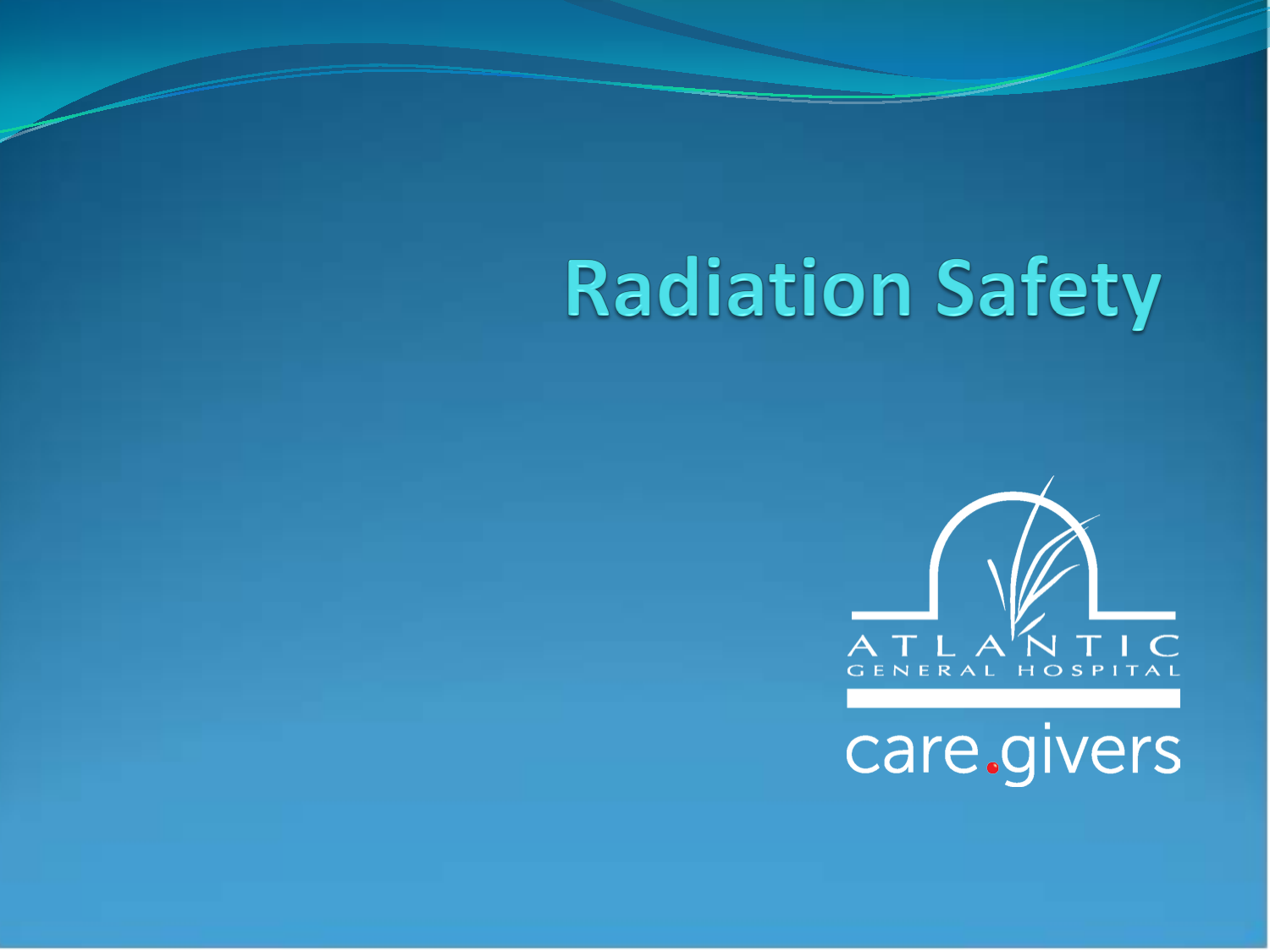

### What is radiation?

Radiation is energy emitted from a source, that travels through space and can penetrate matter. Listed below are two types that we are exposed to and contribute to our overall radiation dose:

### **"Background"**

- occurs naturally in our environment, and we are all exposed to small amounts daily, from the air we breathe, the ground below, and food we eat
- Examples include air-travel, tanning/ ultra-violet light exposure, and radon found in the home

### **"Man-made"**

- created by high-voltage devices
- Examples include medical and dental x-rays, light, microwaves and nuclear energy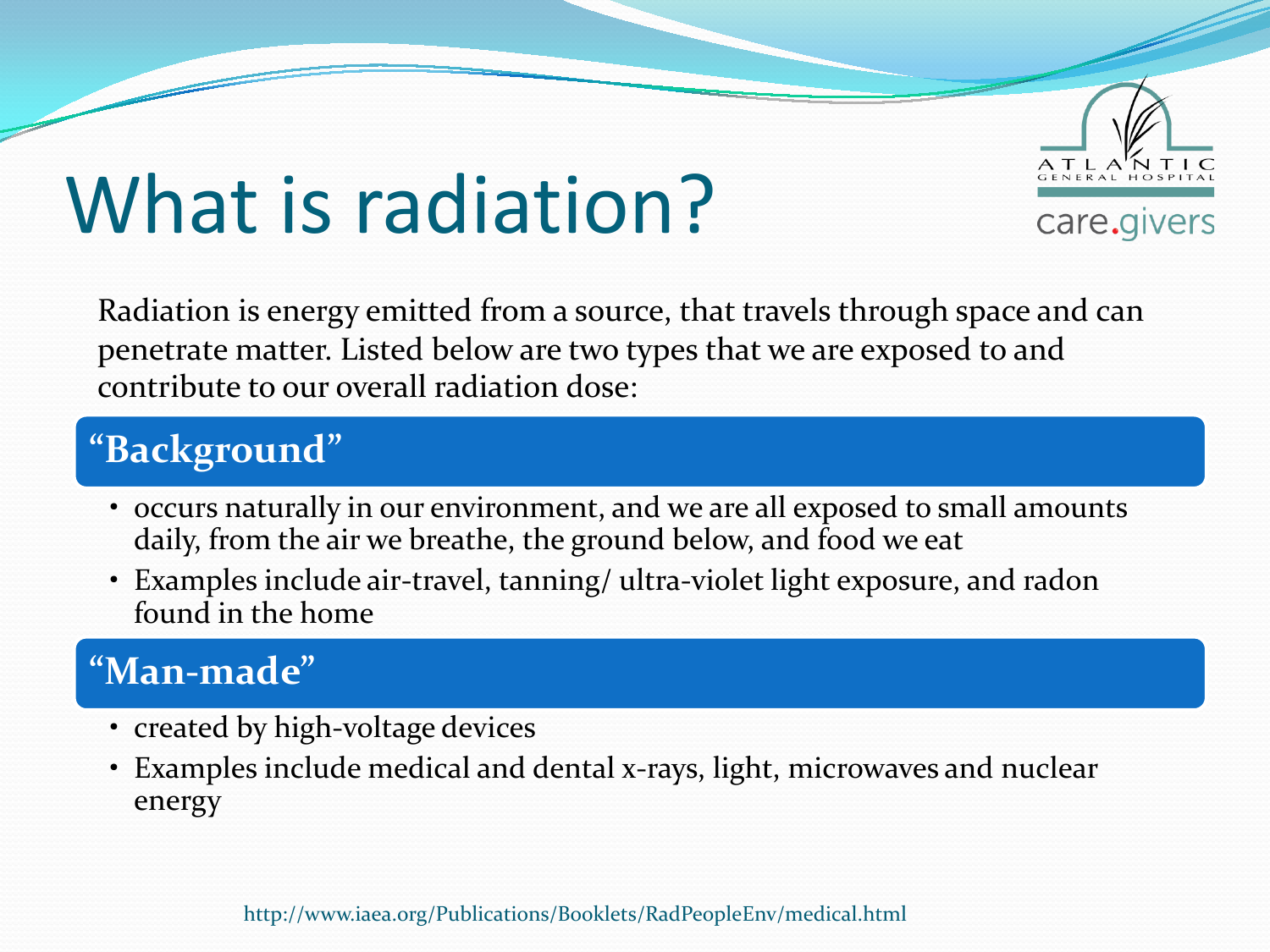### Typical Sources of Radiation

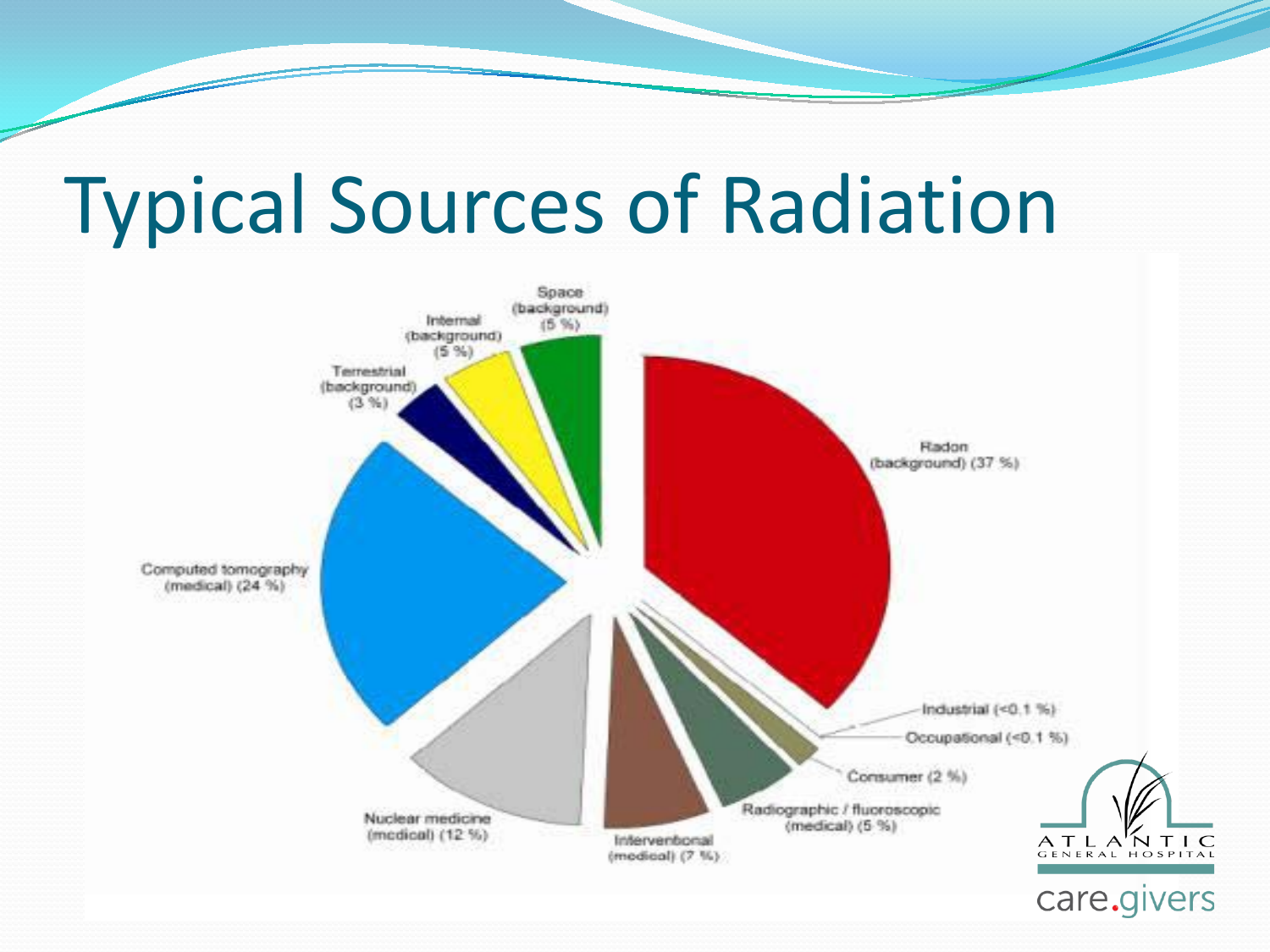# Radiation in Medical Imaging

- Radiation is an important and beneficial tool for treating patients:
	- Diagnosis of certain conditions/diseases
		- X-ray, mammography, cat-scan, and nuclear medicine are modalities that use radiation to produce images of bones and organs.
	- Treatment of malignant disease or malfunctioning organs, such as the use of radiation therapy.



http://www.iaea.org/Publications/Booklets/RadPeopleEnv/medical.html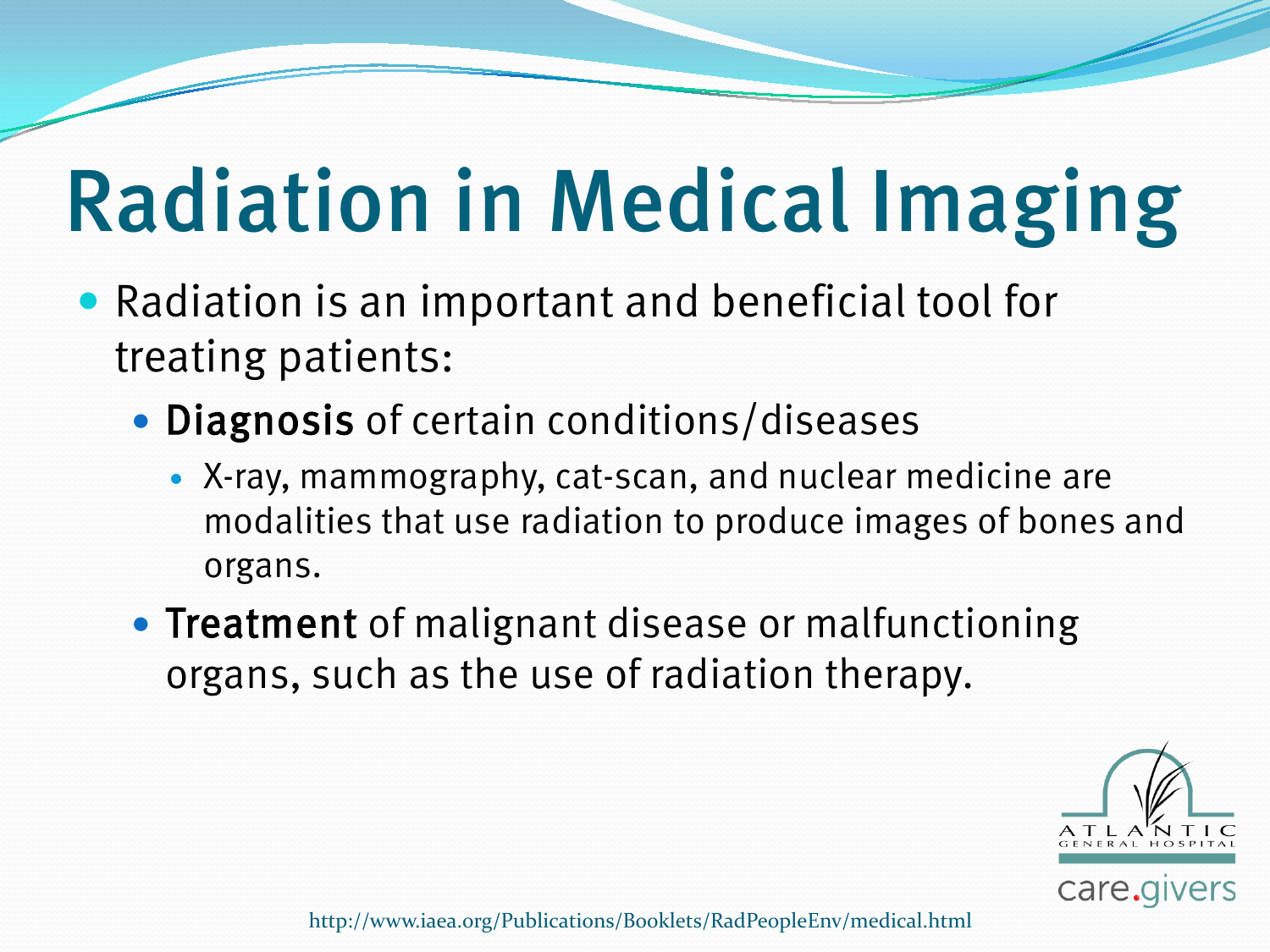

care.givers

# Types of Imaging Tests

### X-ray

- •Uses electromagnetic radiation to produce images of the body, including bones, joints, and soft tissue
- •Can cause tissue/cellular damage at high levels and a potential for birth defects if patient is pregnant and in 1st trimester

#### Fluoroscopy

- •Uses radiation to generate continuous x-ray beam to video structures in motion
- •Same risks as x-ray, dose may be higher for certain exams such as barium enema

### Computed Tomography (CT)

- •Uses radiation to acquire sectional images that can be reconstructed into several planes as well as three-dimensional images
- •Similar risks as x-ray, although dose may be higher for certain exams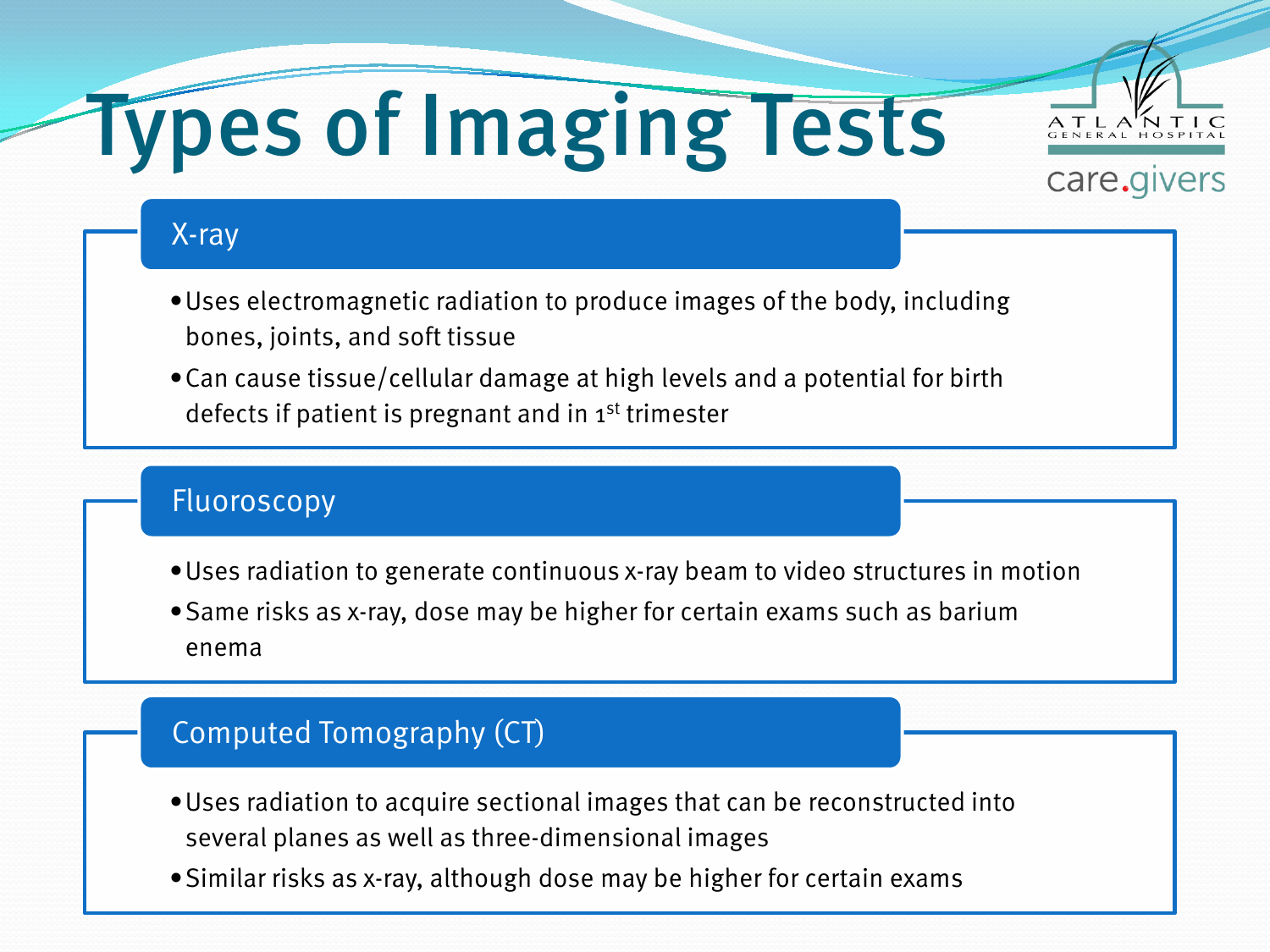



### Nuclear Medicine

- •Uses radioactive materials to diagnose and treat various medical conditions and diseases
- •Correct amount of radionuclide administered is closely monitored to avoid injury to target area

MRI

- •Does not involve radiation, uses magnetic fields and radio waves to obtain a mathematically reconstructed image
- •No radiological risks; although , there are contraindications when an MRI is not feasible for a patient, such as pacemakers or medical implants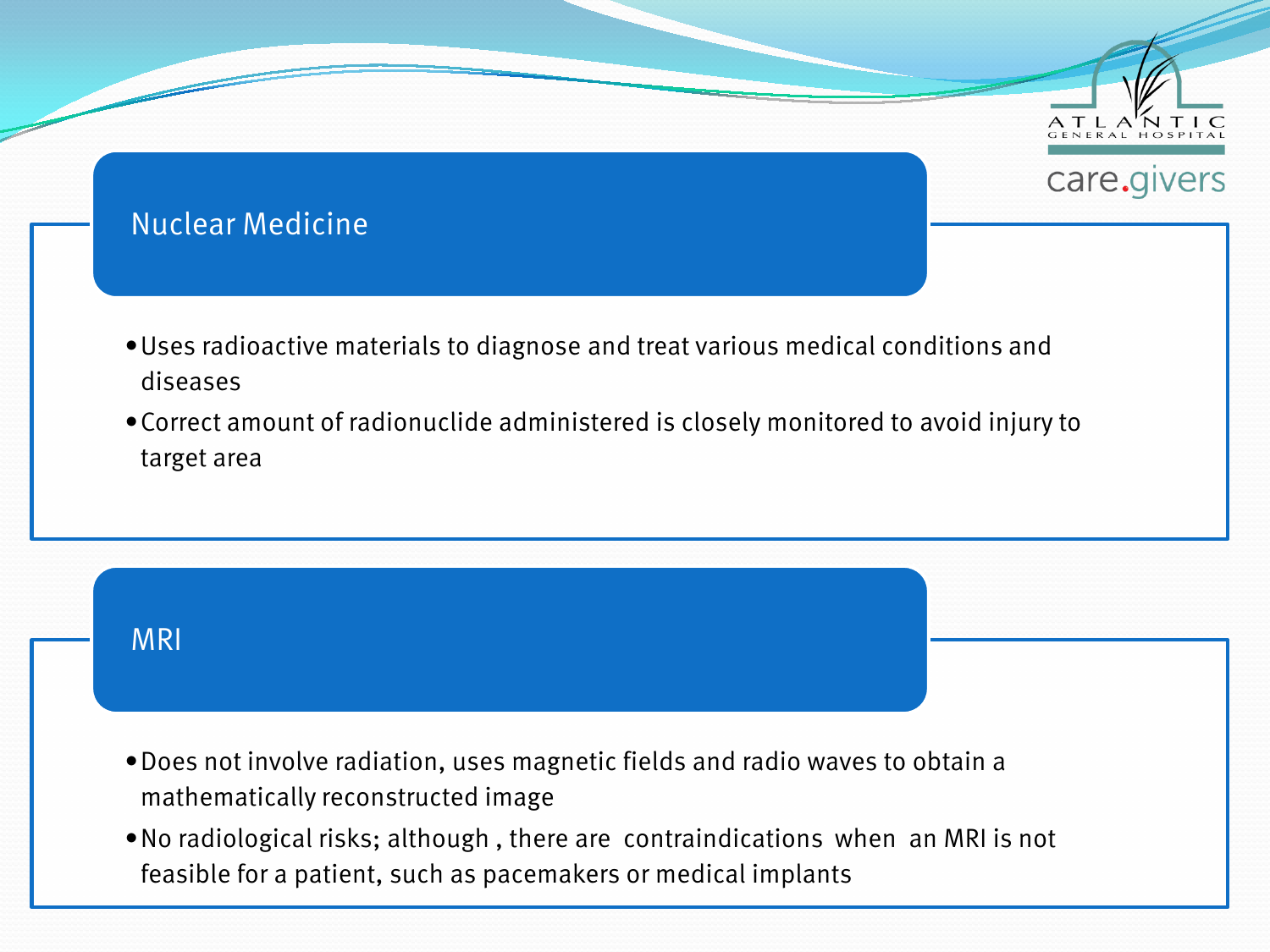



### Ultrasound

- •Does not involve radiation, uses high-frequency sound-waves to produce images of organs and structures in the body
- •No radiological risks; however, some studies are limited since bone and intestine are difficult to visualize with ultrasound

### Mammography

- •Uses electromagnetic radiation to image the breast to rule out cancer or make other diagnoses
- •Risks are similar to x-ray; however radiation is restricted to breast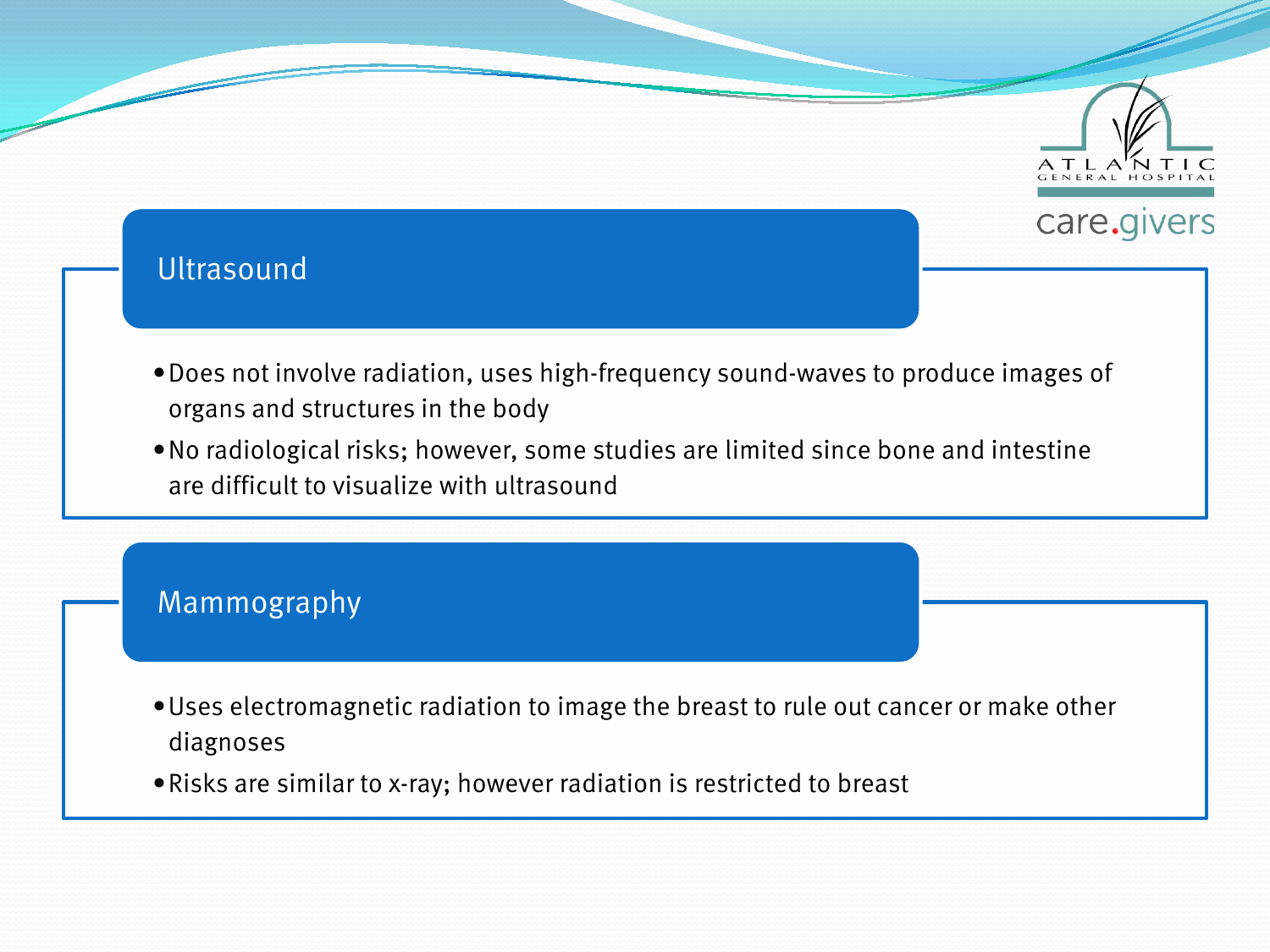care.givers

## Radiation Comparison

- To put dose from medical imaging in perspective, we compare imaging dose to the time it takes to reach the same dose from natural background radiation.
- Over one year's time, our dose from natural background radiation is approximately 3 mSv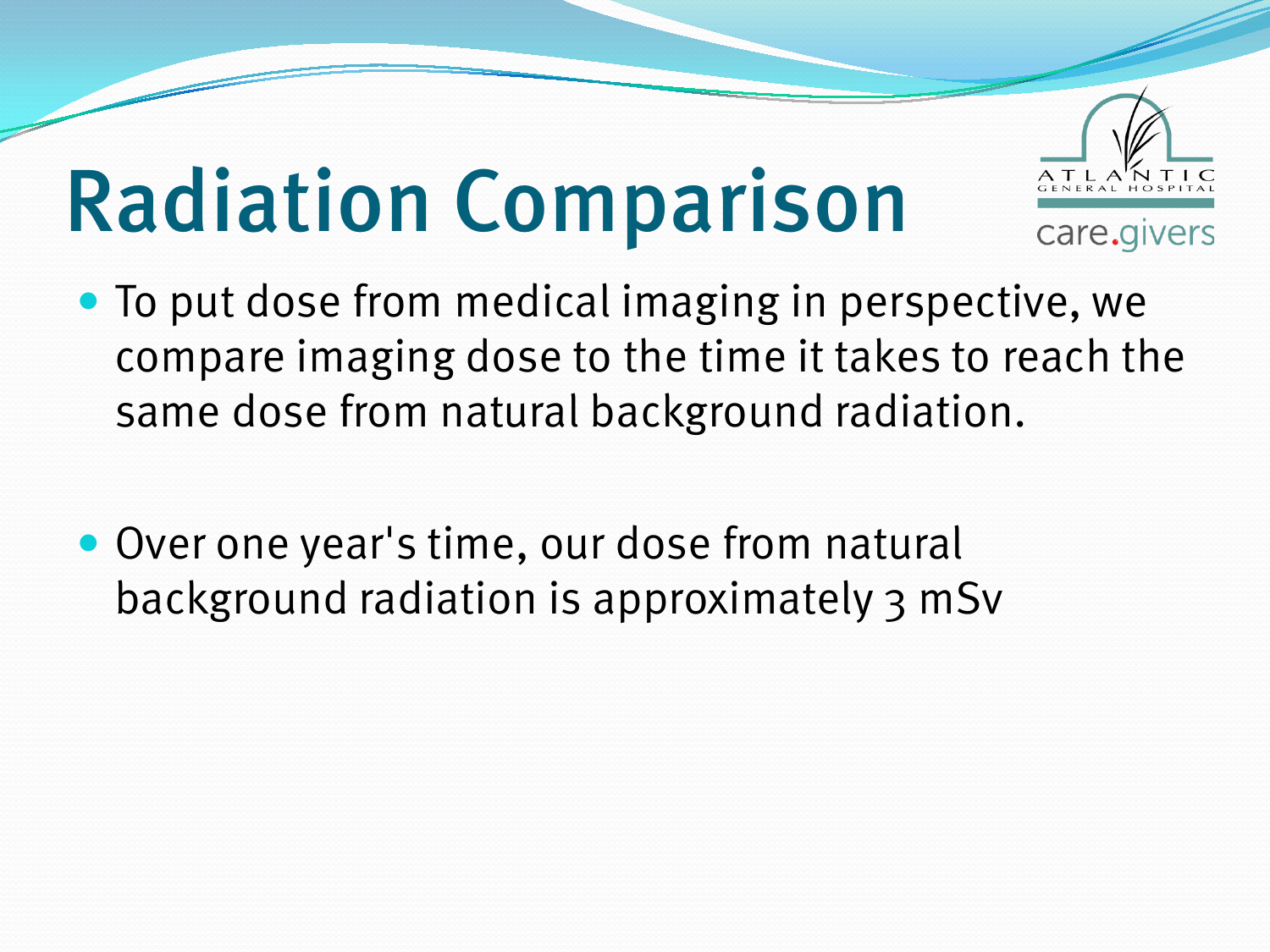This table compares the risk of exposure to radiation in a radiology exam to an equivalent amount of exposure in natural background radiation

| <b>Procedure</b>                                                                     | <b>Effective Dose mSv</b> | <b>Increased Risk of</b><br><b>Cancer</b> | <b>Equivalent Period of</b><br><b>Natural Background</b> |
|--------------------------------------------------------------------------------------|---------------------------|-------------------------------------------|----------------------------------------------------------|
| <b>No Dose</b>                                                                       |                           |                                           |                                                          |
| $-MRI$<br>·Ultrasound                                                                | Not defined/applicable    | Not known                                 | Not equivalent                                           |
| <b>Low Dose</b>                                                                      |                           |                                           |                                                          |
| •Chest X ray<br>•Extremities                                                         | $\langle 0.1$             | One in a million                          | Few days                                                 |
| <b>Intermediate Dose</b>                                                             |                           |                                           |                                                          |
| $\bullet$ IVP<br>•Lumbar spine<br>•Abdomen<br>•CT head and neck                      | $1 - 5$                   | 1 in 10,000                               | Few months to a few years                                |
| <b>Higher doses</b>                                                                  |                           |                                           |                                                          |
| •Chest or abdomen CT<br>•Nuclear cardiac scan<br>•Cardiac angiogram<br>•Barium enema | $5 - 20$                  | 1 in 2,000                                | Few years to several years                               |
| Natural background                                                                   | 2.4                       | 1 in 5,000                                |                                                          |

https://rpop.iaea.org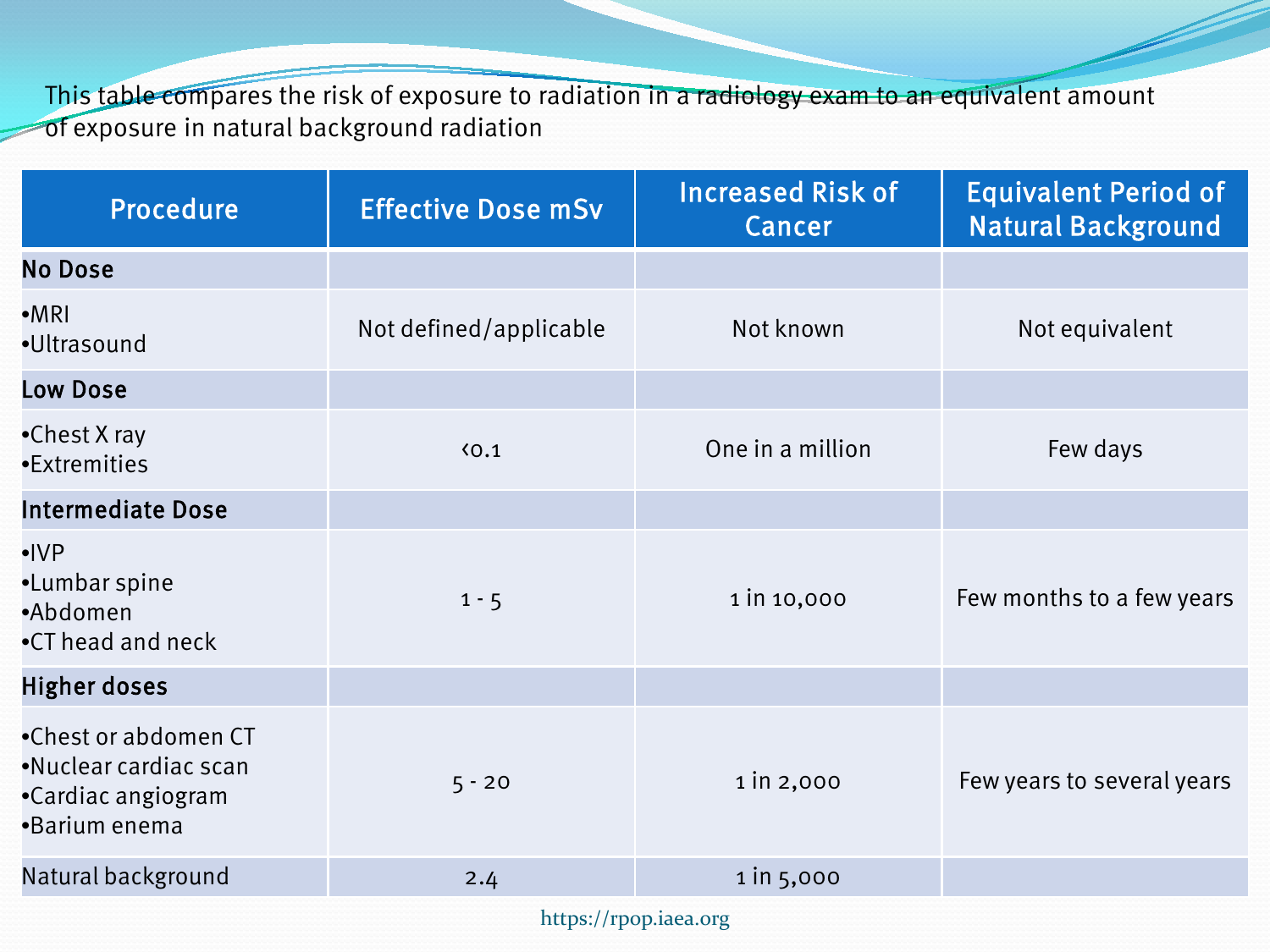# Frequently Asked Questions

#### • Are these x-rays going to harm me?

This is almost always untrue. For individual patients undergoing imaging procedures related to medical illness, the benefits far outweigh the risks.

- After being x-rayed for a diagnostic exam, how much radiation stays in my body? None. X-rays are gone as soon as the machine shuts off, in the same way that the light from a light bulb vanishes when the switch is turned off.
- How can you best assess the beneficial uses that might expose you to radiation? The best thing that you can do is, 1. Be informed, 2. Learn why you are going to receive a dose of radiation, and 3. Evaluate whether there are ways to lower the radiation.

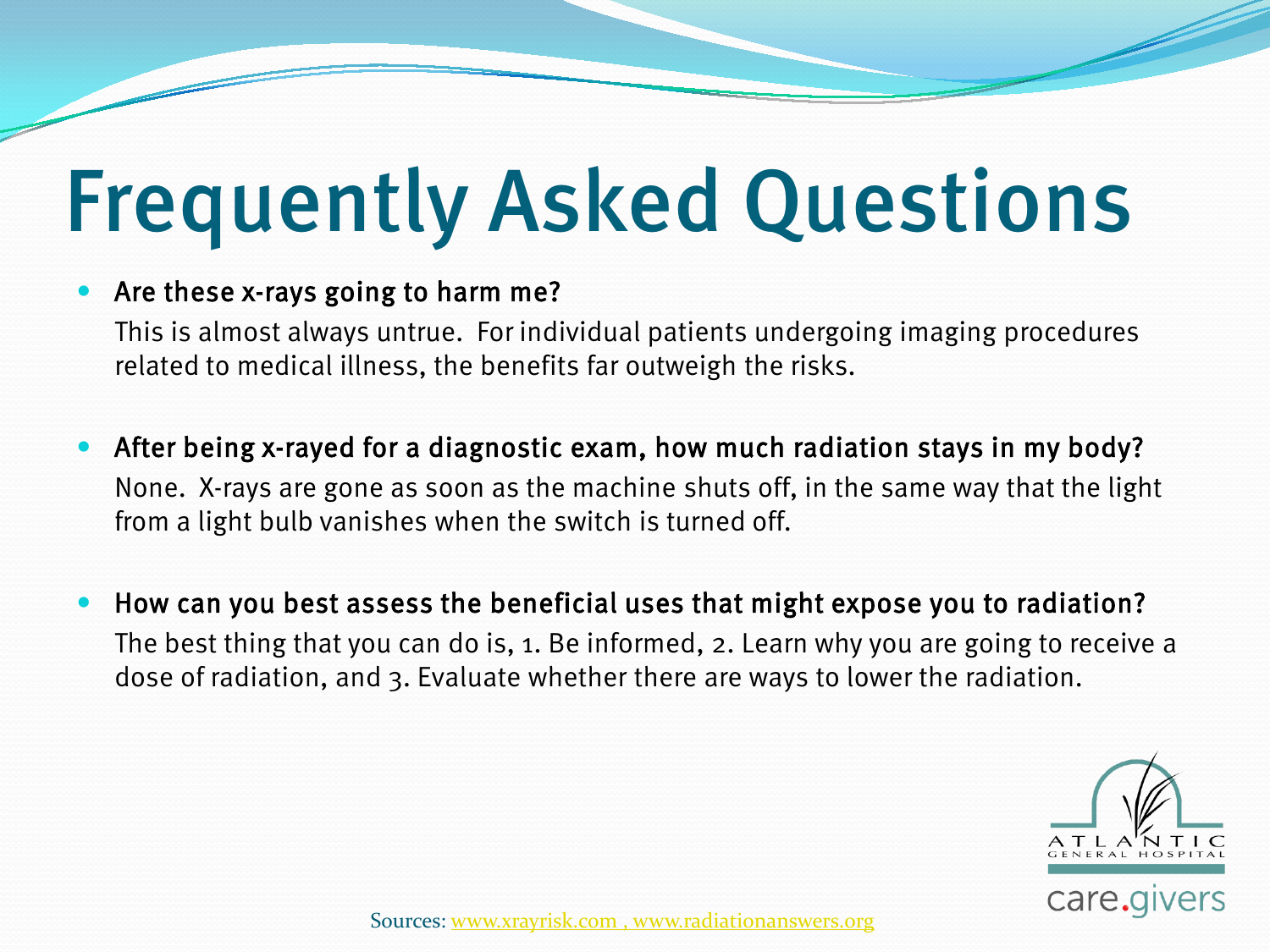# FAQ's continued …



#### **.** If I am pregnant what is the risk to the fetus?

We know that children are more sensitive than adults, so a fetus is at a higher risk. If there is any chance that you may be pregnant, please inform your doctor as well as the technologist. There are precautions that may limit exposure, or there may be an alternative test that does not use radiation.

#### What is Atlantic General Hospital doing to ensure that each patient receives the lowest dose possible?

The imaging department has formed a committee dedicated to reducing patient exposure. This committee meets monthly to discuss different ways to lower the dose that each patient will receive during diagnostic tests. Each technologist also practices ALARA in order to reduce patient dose. ALARA means that each technologist should keep the dose as low as reasonably achievable.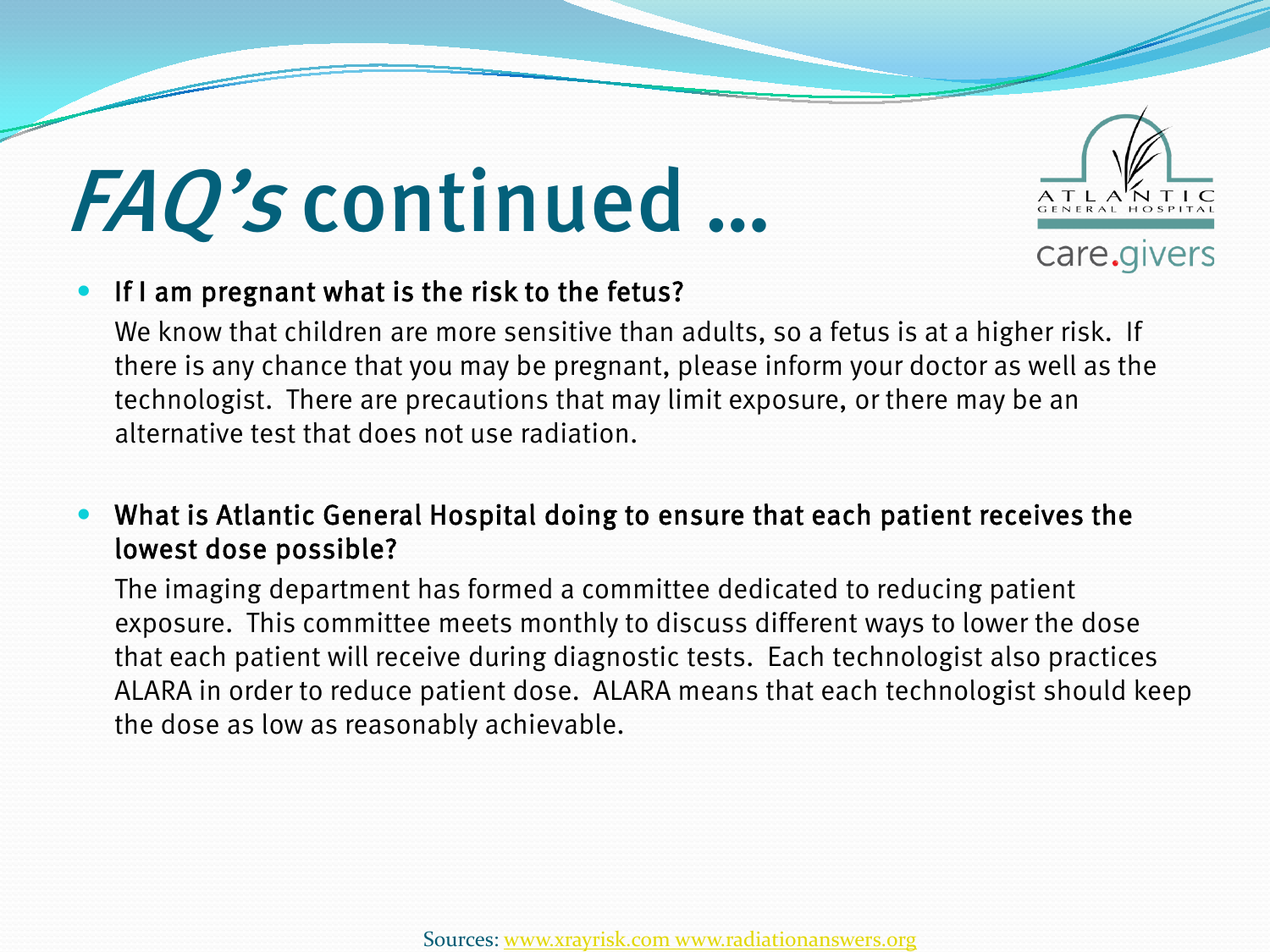### ALARA



care.givers

ALARA is an acronym for As Low As Reasonably Achievable. This is a radiation safety concept for minimizing radiation dose. Our Radiologic Technologists are trained to practice these safety measures whenever possible with every patient.

The three  $(3)$  major principles to assist with maintaining doses **ALARA** are :

- 1) TIME minimizing the time of exposure directly reduces radiation dose.
- 2) DISTANCE doubling the distance between your body and the radiation source will divide the radiation exposure by a factor of 4.
- 3) SHIELDING using absorbent materials such as lead for x-rays is an effective way to reduce radiation exposures.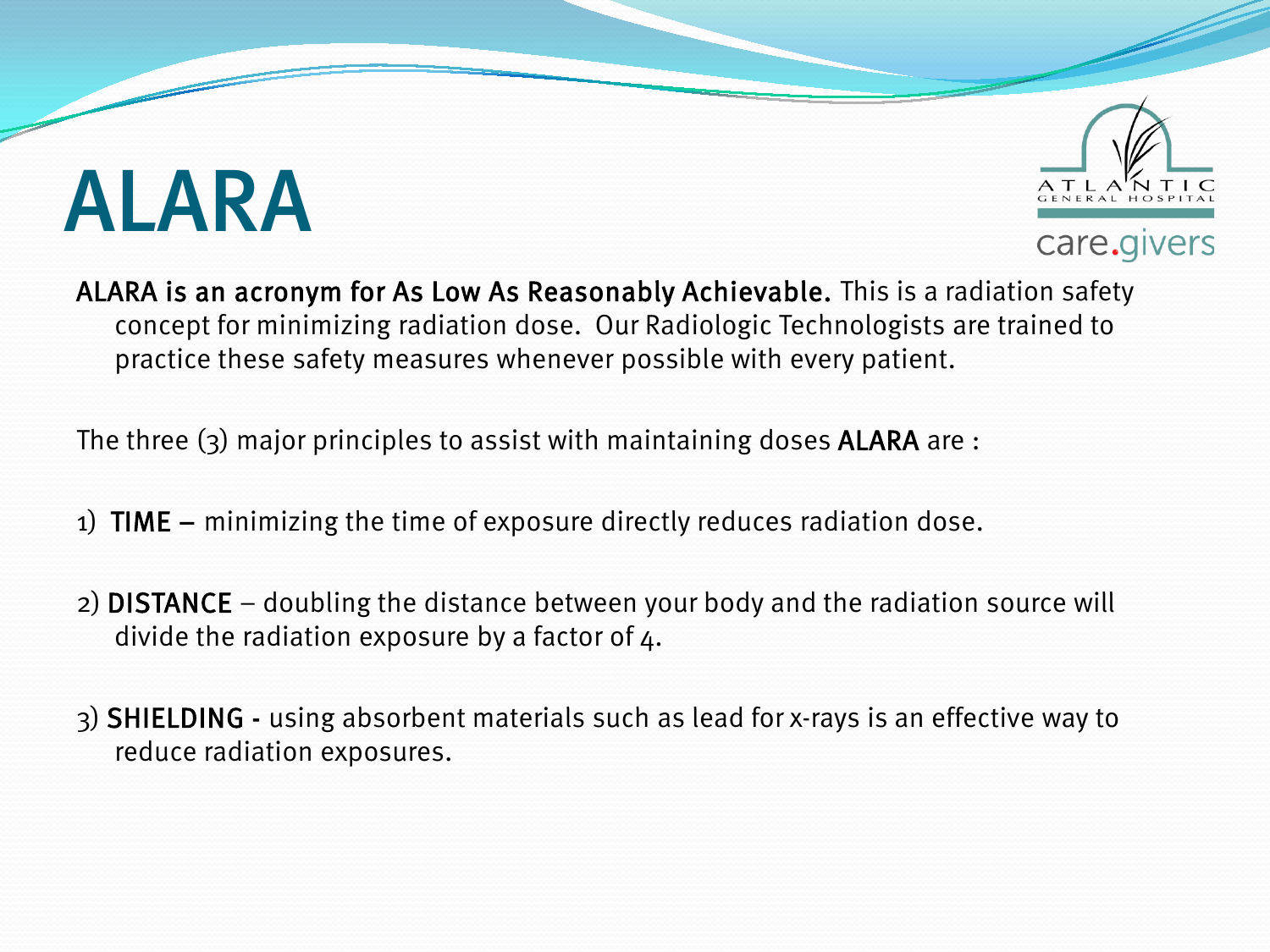# Steps you can take to reduce your exposure

- Know your medical radiation exposure history. Keep a record of all exams – Similar to an immunization record, this information should include when and where you have had each imaging exam.
	- To ensure accurate documentation, you may use a system such as the Atlantic General Hospital Imaging Exam History card . By doing so, this can reduce duplicating exams and undergoing any unnecessary medical tests.
	- An accurate history can give your physician a general idea as to the amount of medical radiation that you have been exposed to in the past.

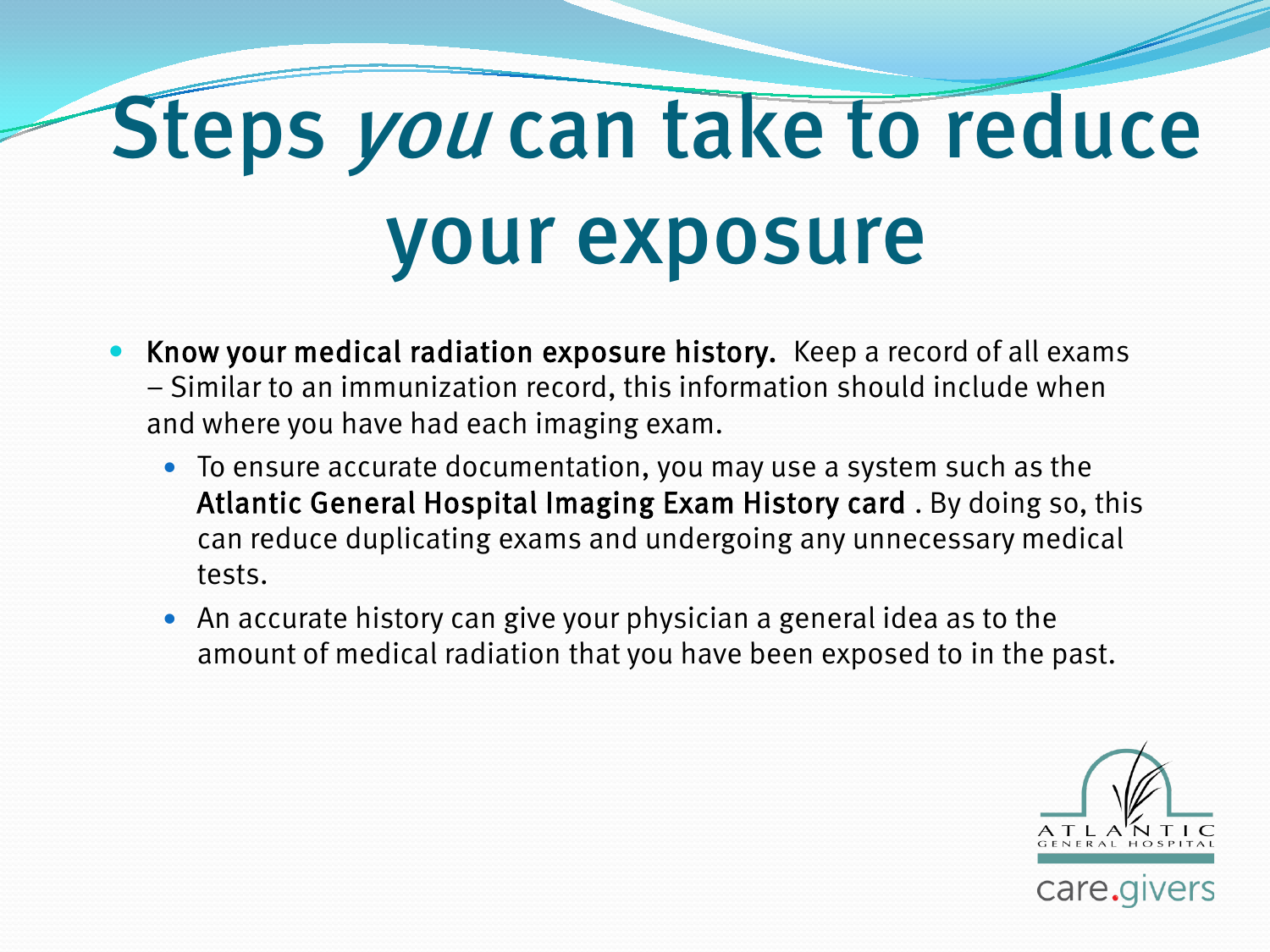# Steps you can take to reduce your exposure

- Ask your health care professional how an x-ray will help. Will it help diagnose and/or determine your treatment?
- Don't insist on an x-ray. If your healthcare provider thinks one is not necessary, don't demand one
- Don't refuse an x-ray. If your healthcare provider explains why it is medically necessary, then the benefit of having the exam outweighs the small risk from radiation
- Tell the imaging technologist in advance if you are, or think you may be, pregnant.
- Ask if a protective shield can be used
- Ask "Is my child receiving a "kid-size" radiation dose (for pediatric exams)?"

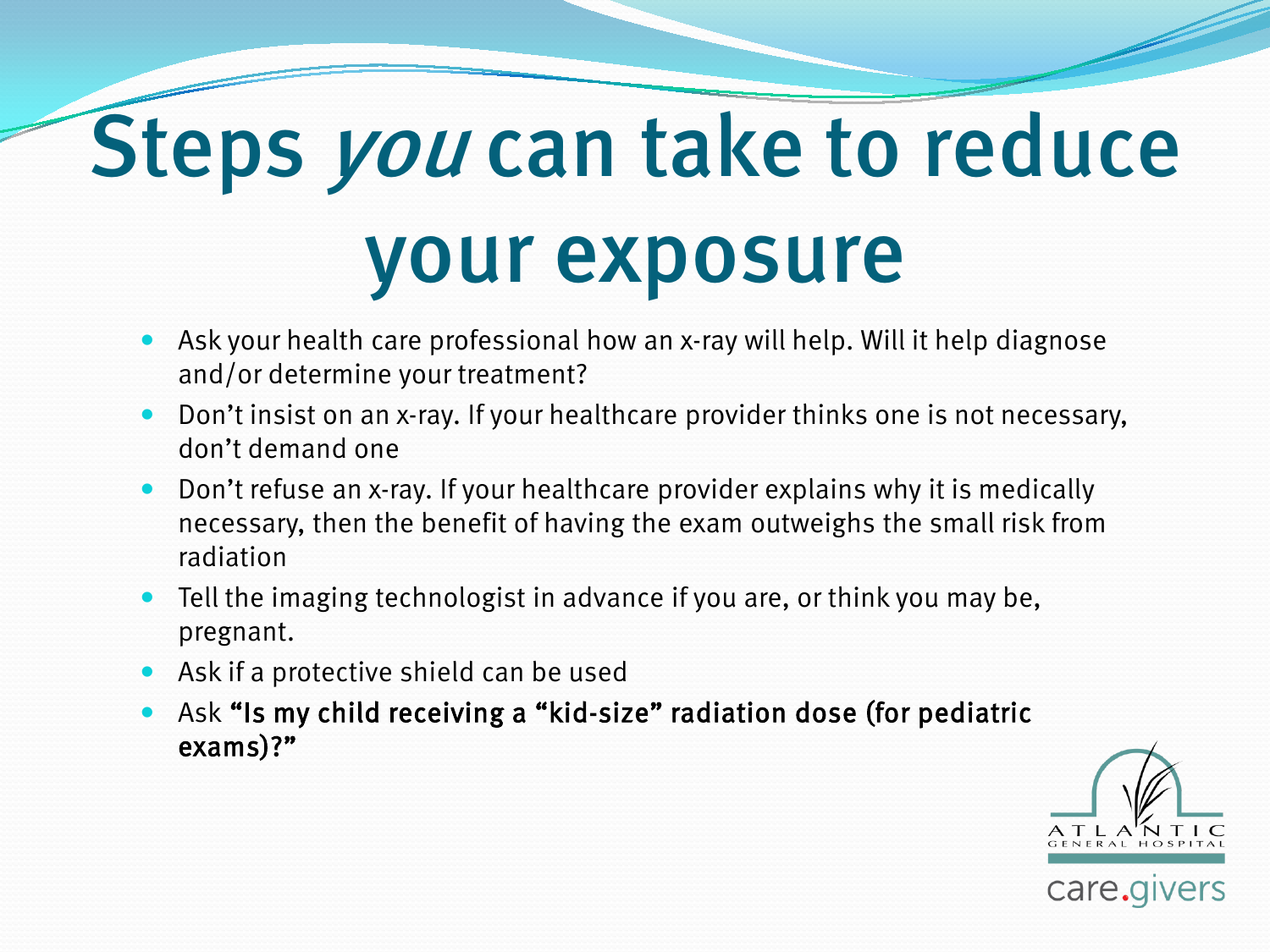### Questions to ask your physician before undergoing a medical imaging exam

### "Why do I need this imaging test?"

If it is to diagnose or determine a treatment, then the benefit most certainly will outweigh the risk

- "How will having this exam improve my health care?" The result of the test may help determine the next step in your treatment or outline other possible testing options
- "Are there alternatives that do not use radiation which are equally as good?" Certain diagnoses can be obtained by other tests that do not involve radiation such as MRI and ultrasound. Ask your physician if there are non-radiation alternatives

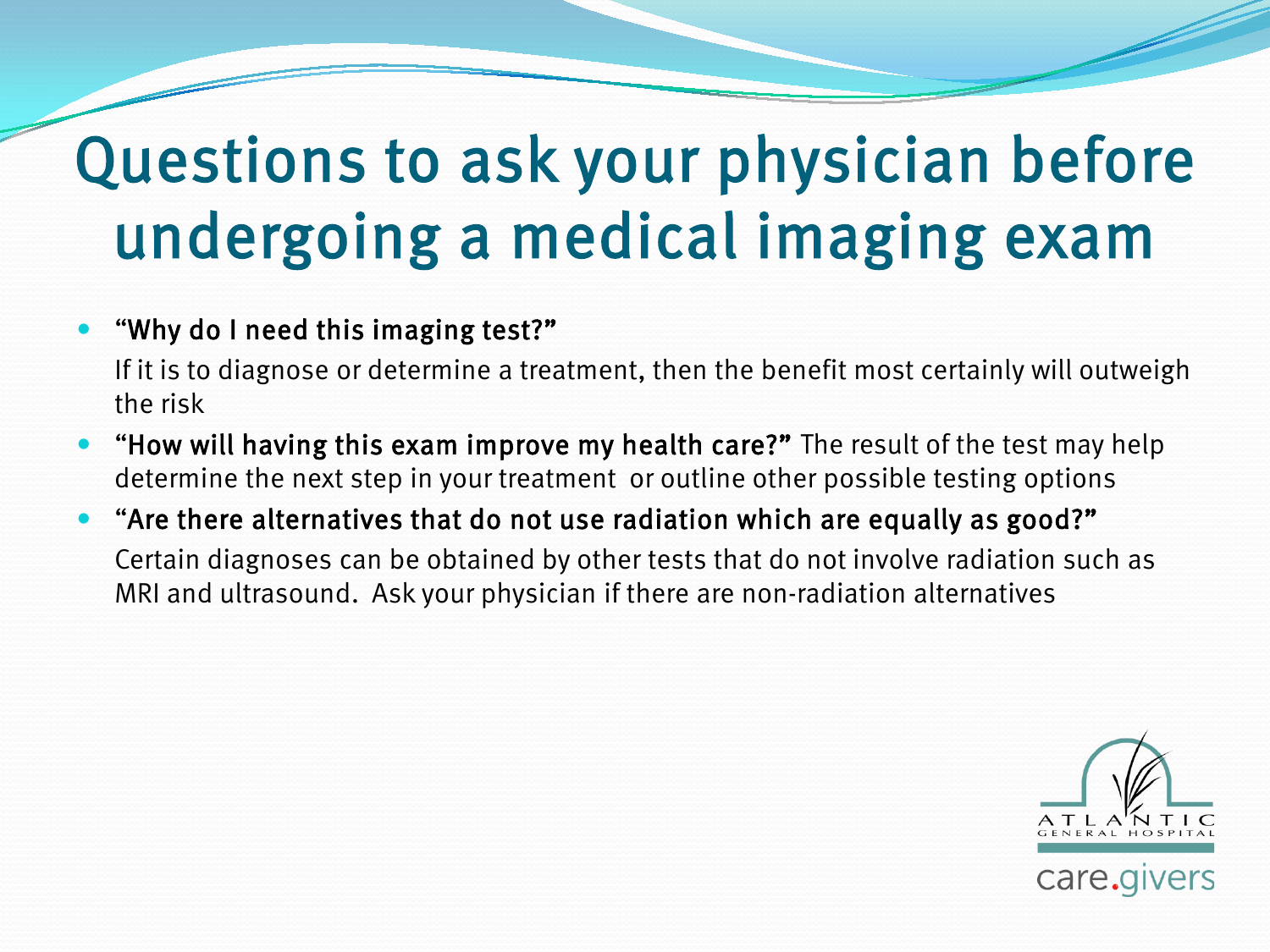### How does Atlantic General Hospital help reduce your medical radiation exposure?

- The AGH Imaging Department has implemented a Radiation Safety Council named The Analyzing and Reducing Radiation Team.
	- Educate staff, providers, and the general public regarding radiation exposure
	- Identify methods to reduce medical radiation exposure
	- Communicate appropriateness to ensure that those referred for radiological examinations really need them
	- Developed AGH Imaging Exam History card

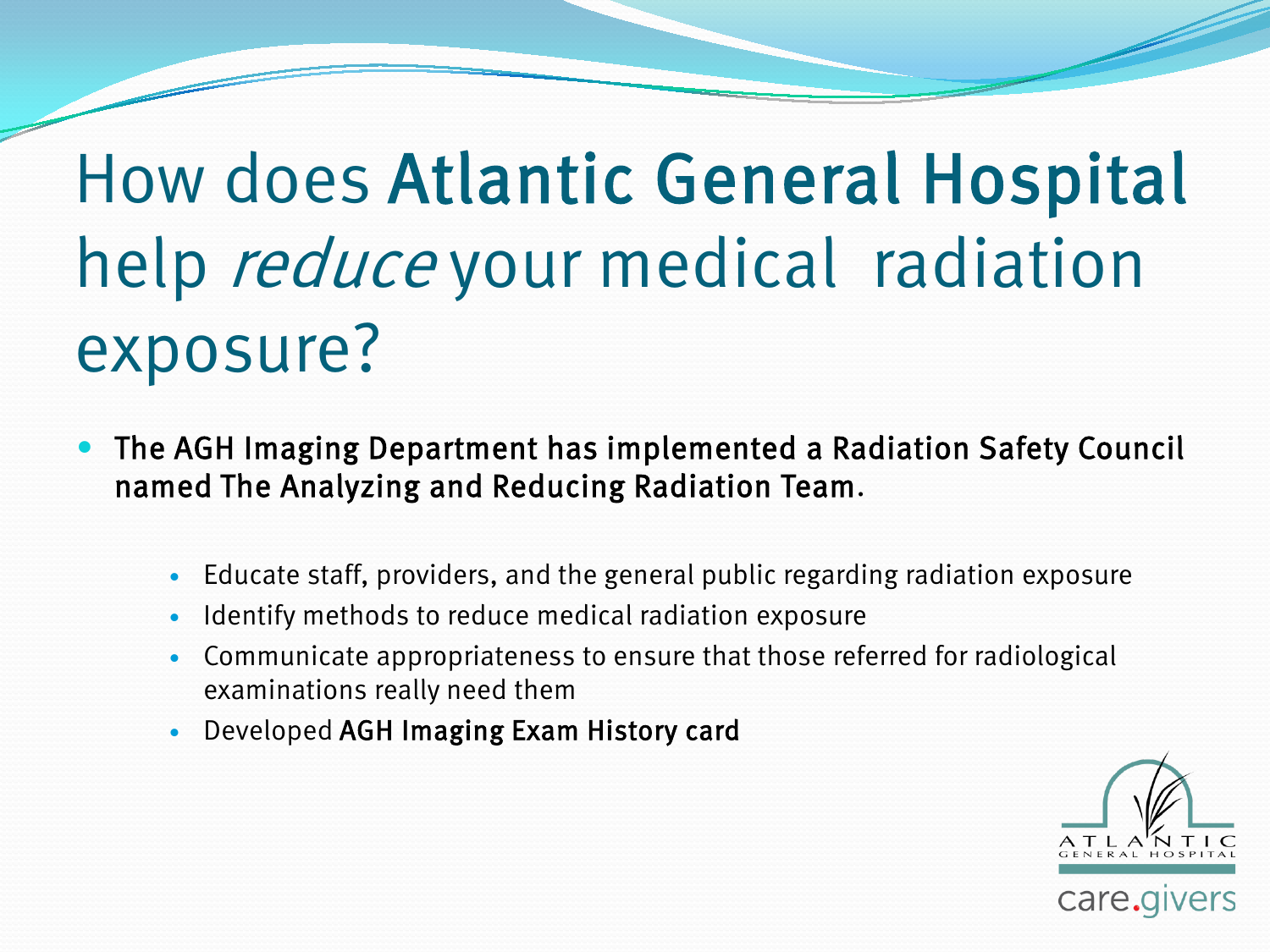### How does Atlantic General Hospital help reduce your medical radiation exposure?

### AGH complies with accreditation standards

- Achieves levels of high practice standards
- Undergoes rigorous review processes to be sure it meets nationally-accepted standards and that achievement is maintained. Findings are reported and improvements can then be made when necessary
- Ensures personnel are well qualified through education and certification
- Meets or exceeds quality assurance and safety guidelines

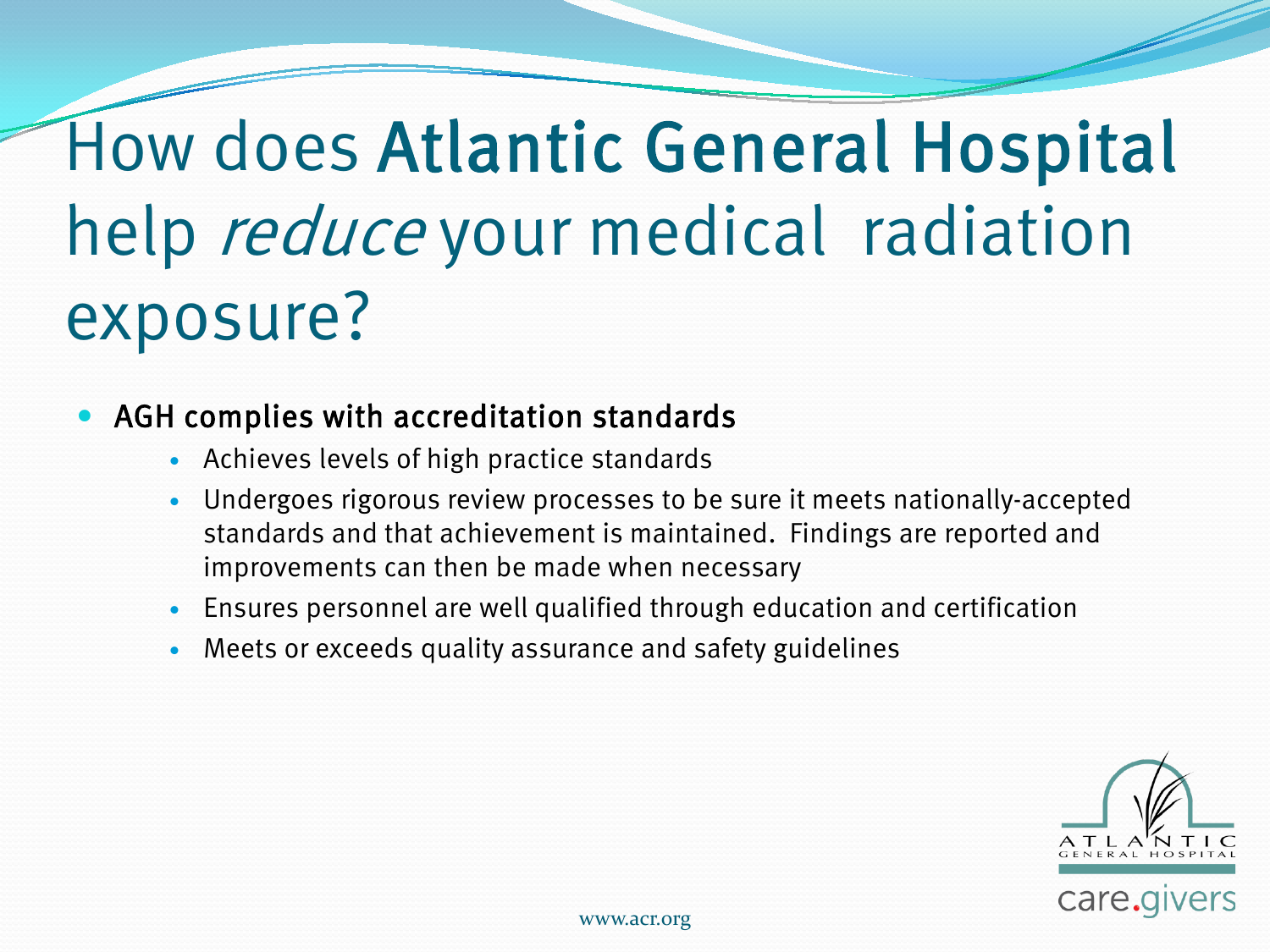### How does Atlantic General Hospital help reduce your medical radiation exposure?

### Radiologists

•Our physicians, certified by the American Board of Radiology, specialize in diagnosing and treating diseases and injuries using medical imaging techniques, such as x-rays, mammography, computed tomography (CT), magnetic resonance imaging (MRI), nuclear medicine, and ultrasound.

#### Trained Technologists

•AGH technologists are board-certified and have undergone rigorous training to ensure competence in respective imaging modalities. In areas involving radiation, protocols are established to provide appropriate dose ranges according to equipment and patient size and are closely monitored.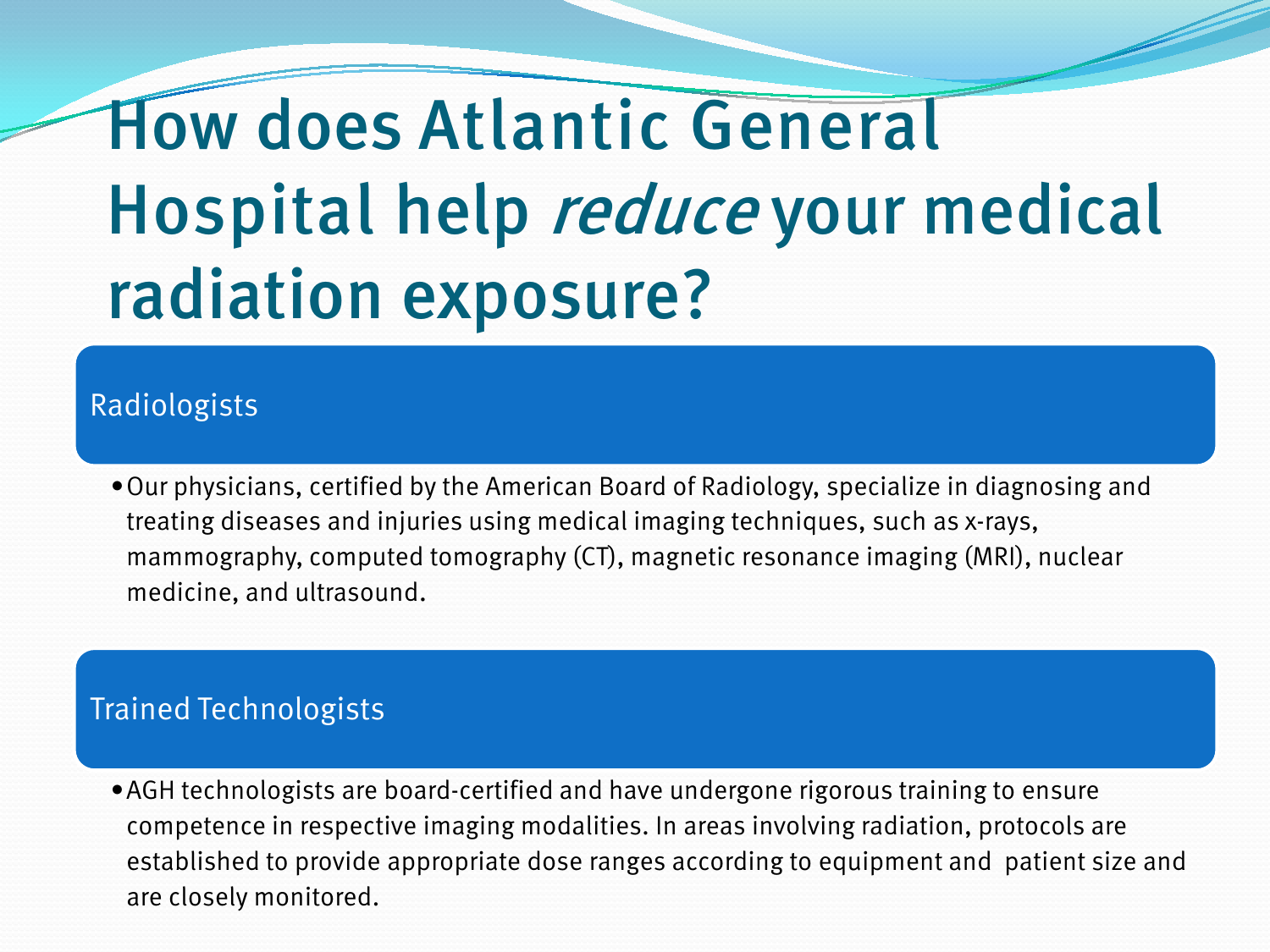### Equipment

- •Safety, operational and functional checks are performed periodically by a licensed physicist to ensure proper calibration. Quality control programs are in place to ensure optimal equipment performance.
- •Each room is equipped with technique charts to provide recommendations and protocols for exams
- •Fluoroscopy equipment has a "pulsed" feature that produces fewer images per second to lower patient dose

### Shields

•Lead shields utilized on all exams when possible

### PACS Picture Archiving Communication Systems

- •Comprehensive digital image library that is used for easy reference and comparison of imaging studies and eliminates misplaced or damaged films
- •Images can be viewed within hospital and accessed at offsite facilities